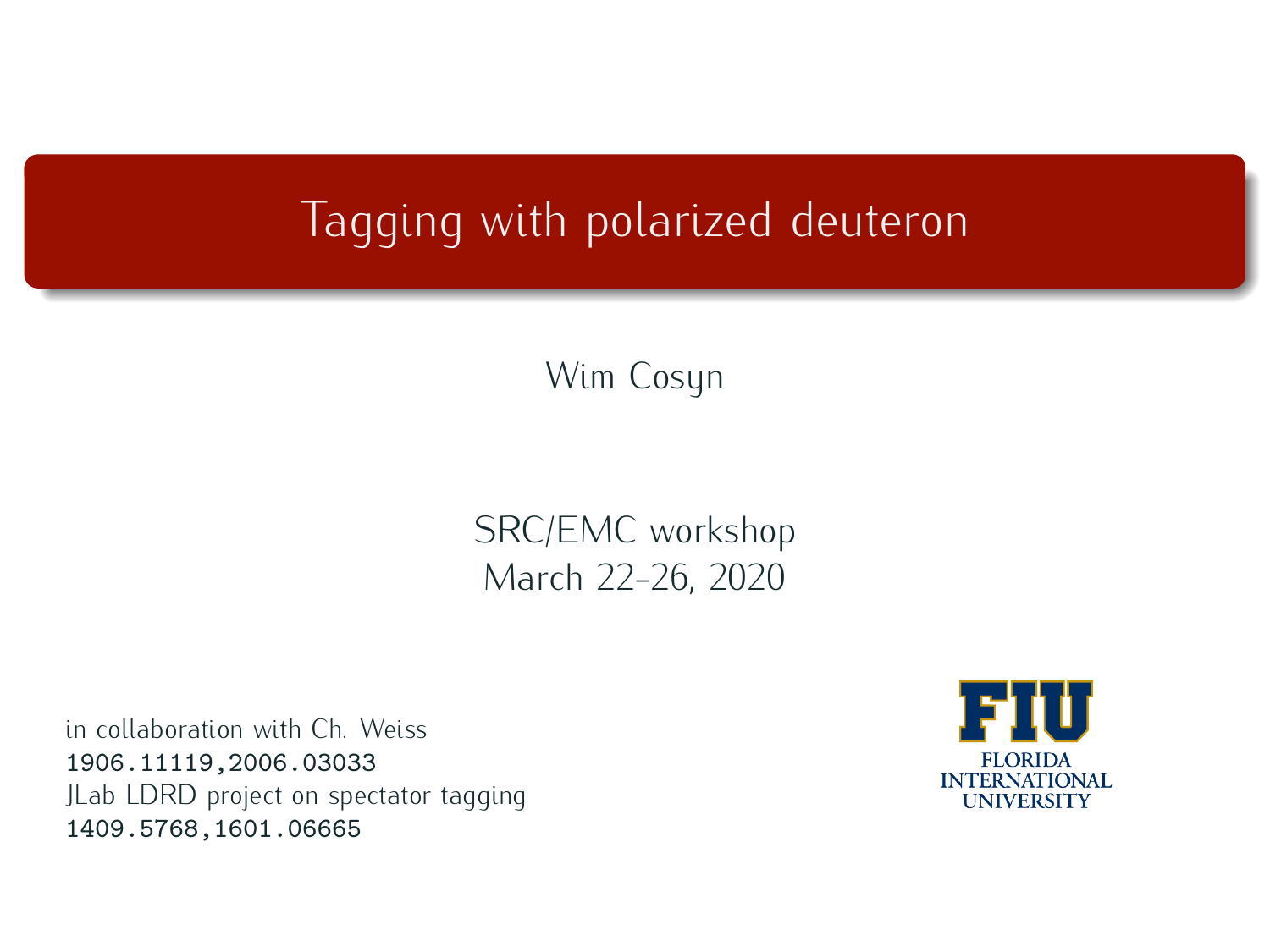#### Intro Intro

#### T. Deuteron

- <del>Deuteron</del><br>Itaht
	- $\blacktriangleright$  Effective neutron target
	- ► Short-range NN force *→* Talk W. Boeglin
	- $\blacktriangleright$  First principle calculations  $\blacktriangleright$  Spin 1
	-

#### ■ Spectator t Spectator tagging

- Additional control over initial nuclear configuration
- Additional control over initial nuclear configuration → free neutron structure [talk S. Kuhn]<br> *Medium modifications* at high momenta
- Medium modifications at high momenta [talk Kutz],  $\frac{1}{\text{but final-state interactions}}$ <br>Dut final-state interactions
- Deuteron reaction model calculable
- **Expecially suited for colliders with** Especially suited for colliders with far-forward detectors *<sup>→</sup>* talks Friday PM

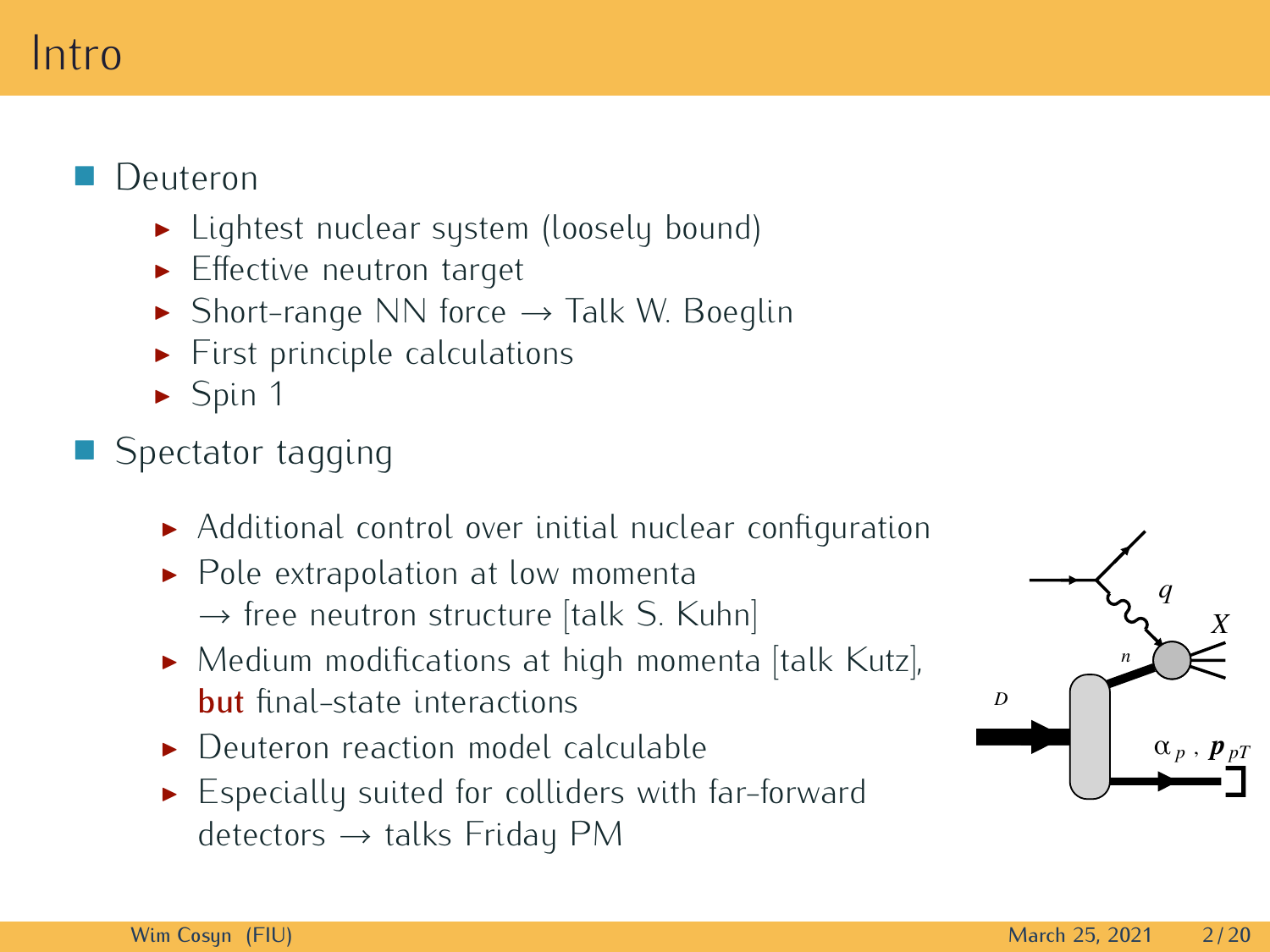### Polarized spin 1 particle

- polarization states  $m = \pm 1$ , **0**<br>A 3 by 3 density matrix in a base
- 3 by 3 density matrix in a basis of spin 1 states polarized along the collinear virtual photon-target axis  $\frac{1}{2}$

$$
W_D^{\mu\nu} = Tr[\rho_{\lambda\lambda'} W^{\mu\nu}(\lambda'\lambda)]
$$

■ Vector (3) and tensor (5) polarization parameters

$$
\rho_{\lambda\lambda'} = \frac{1}{3} \left[ \begin{array}{ccc} 1 + \frac{3}{2}S_L + \sqrt{\frac{3}{2}}T_{LL} & \frac{3}{2\sqrt{2}}S_T e^{-i(\phi_h - \phi_S)} & \sqrt{\frac{3}{2}}T_{TT} e^{-i(2\phi_h - 2\phi_{T_T})} \\ -\sqrt{3}T_{LT} e^{-i(\phi_h - \phi_{T_L})} & & \\ \frac{3}{2\sqrt{2}}S_T e^{i(\phi_h - \phi_S)} & 1 - \sqrt{6}T_{LL} & \frac{3}{2\sqrt{2}}S_T e^{-i(\phi_h - \phi_S)} \\ -\sqrt{3}T_{LT} e^{i(\phi_h - \phi_{T_L})} & & +\sqrt{3}T_{LT} e^{-i(\phi_h - \phi_{T_L})} \\ \sqrt{\frac{3}{2}}T_{TT} e^{i(2\phi_h - 2\phi_{T_T})} & \frac{3}{2\sqrt{2}}S_T e^{i(\phi_h - \phi_S)} & 1 - \frac{3}{2}S_L + \sqrt{\frac{3}{2}}T_{LL} \\ +\sqrt{3}T_{LT} e^{i(\phi_h - \phi_{T_L})} & & \\ \end{array} \right]
$$

*.*

a. Can be formulated in **covariant** manner  $\rightarrow \rho^{\mu\nu} = \sum_{\lambda\lambda'}\rho_{\lambda\lambda'}\epsilon^{\mu}(\boldsymbol{p},\lambda)\epsilon^{*\nu}(\boldsymbol{p},\lambda') = \frac{1}{3}\left(-g^{\mu\nu} + \right)$ p *µ*p *ν*  $\frac{p^{\mu}p^{\nu}}{p^2}\right)$  $+\frac{i}{2M}\epsilon^{\mu\nu\rho\sigma}p_\rho s_\sigma - t^{\mu\nu}$  $\rightarrow$  *ρ* =  $\sum_{\lambda\lambda'}\sum_{\lambda'}\mu(\lambda)}u(p,\lambda)\bar{u}(p,\lambda') = \frac{1}{2}(p+m)(1+\gamma_5\hat{z})$ <br>
Mim Gesup (EU) Wim Cosun (FIU) and the cost of the cost of the cost of the cost of the cost of the cost of the cost of the cost of the cost of the cost of the cost of the cost of the cost of the cost of the cost of the cost of the cost o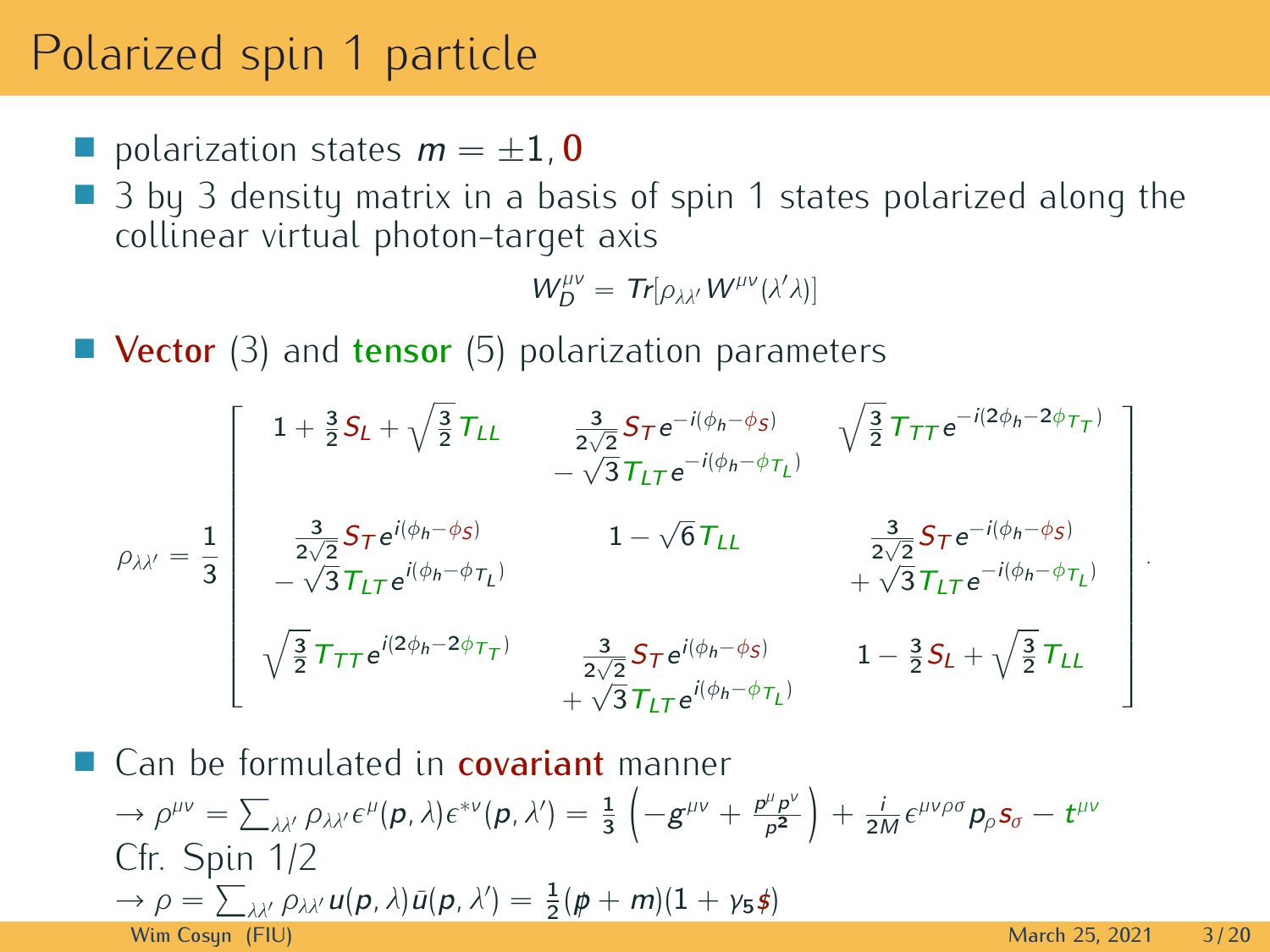#### Tensor polarization: physics interest

- Tensor polarized observables are proportional to deuteron  $D$ -wave [Frankfurt, Strikman 80s]
	- $\triangleright$  short-range nature of the NN force<br> $\triangleright$  universality of short-range correlation
	- $\blacktriangleright$  universality of short-range correlations for medium and heavy nuclei
- Admits gluon transversity in DIS [Jaffe, Manohar '89] *<sup>→</sup>* talk Shanahan
	- $\blacktriangleright$  arises from nuclear interactions
	- $\triangle L = 2$  to compensate gluon helicity flip, not possible for nucleon
- Spin-orbit phenomena beyond the nucleon Spin-orbit phenomena beyond the nucleon
- Exotic effects (hidden color etc.) [Miller, CR Ji, Brodsky]
- $\blacksquare$  Tensor polarization of the quark sea  $[\texttt{Kuman}]\blacksquare$
- a. Deuteron polarimetry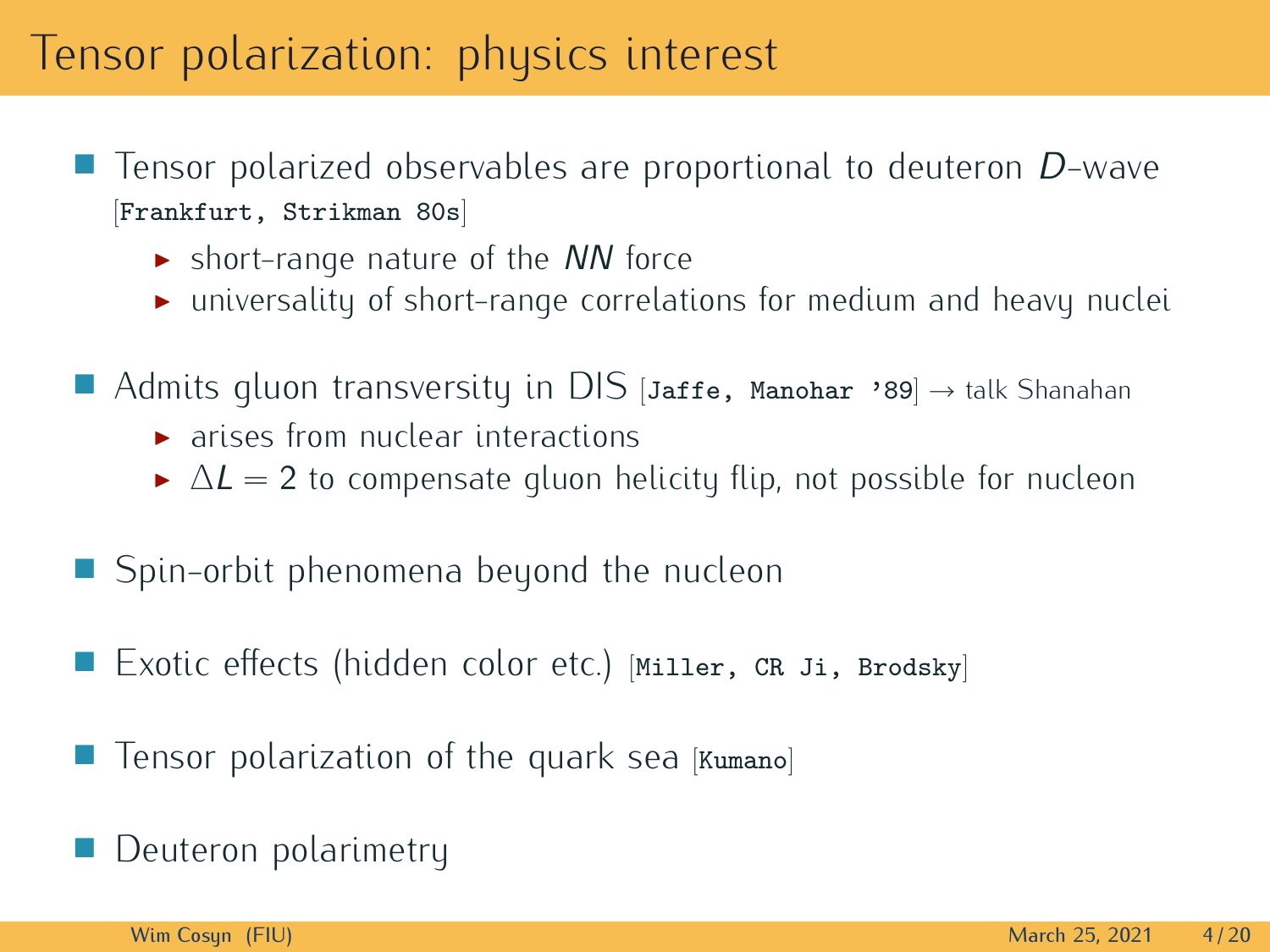■ General expression of SIDIS for a polarized spin 1 target

General expression of SIDIS in the target fragmentation register  $\triangleright$  Tagged spectator DIS is SIDIS in the target fragmentation register Tagged spectator DIS is SIDIS in the target fragmentation region

$$
\vec{e} + \vec{T} \rightarrow e' + X + h
$$

#### ■ Light-front structure of the deuteron

Light-matrix structure of the deuteron.<br>
► Natural for high-energy reactions as off-shellness of nucleons in LF<br>
eventization remains finite quantization remains finite

a.

- Dynamical model to express structure functions of the reaction.<br>► First sten: impulse approximation (IA) model
	- First step: impulse approximation (i.*i*, model<br> **Fig. 1.** Results for longitudinal, tensor spin asymmetries  $A_{LL}$ ,  $A_{zz}$
	- I FSI corrections (unpolarized [Strikman, Weiss PRC '18], *<sup>→</sup>* talk Weiss)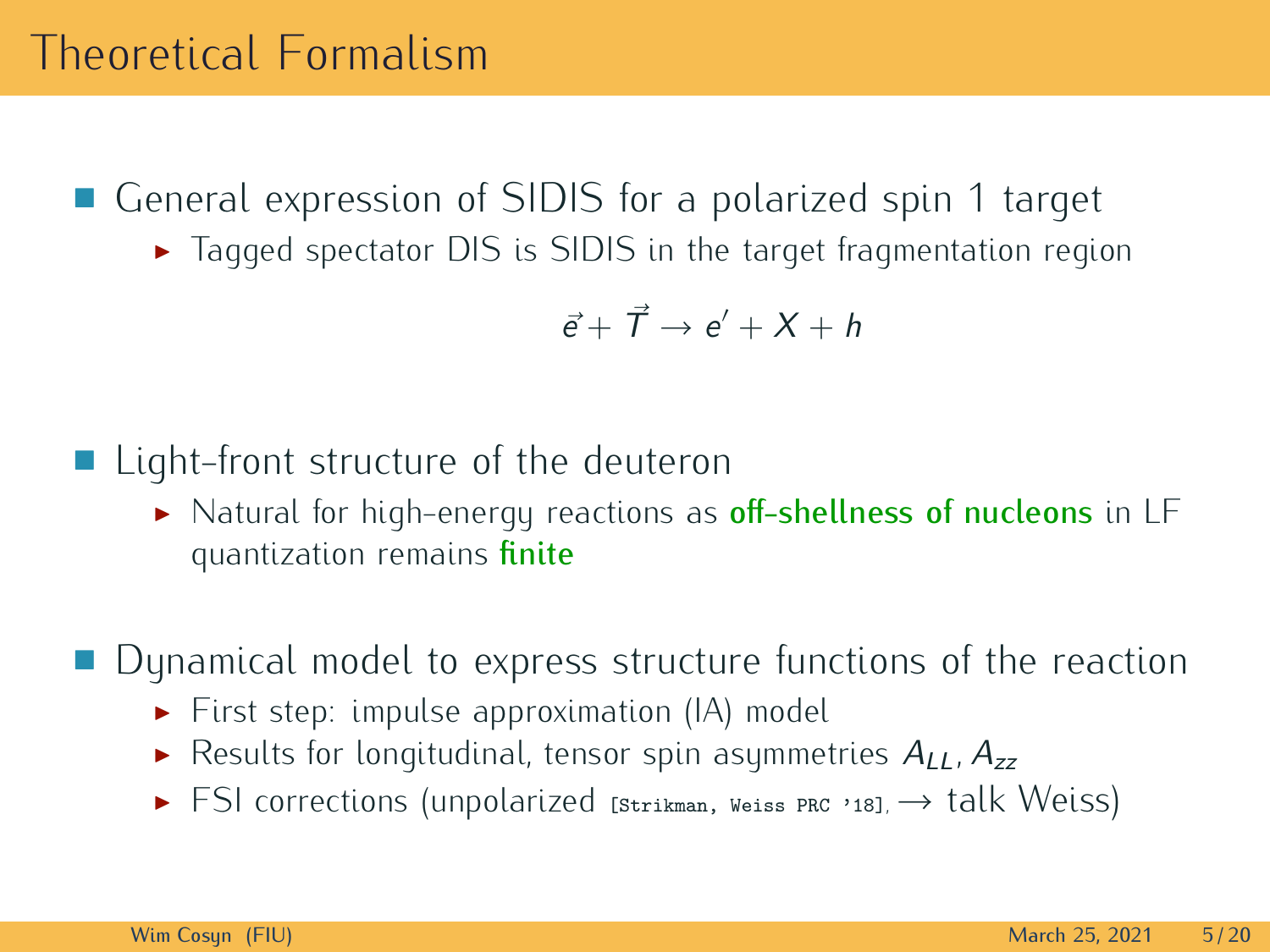# $\mathbb{S}_{\mathbb{R}^2}$  , sidisfies section structure of cross section

• To obtain structure functions, enumerate all possible tensor structures that obey hermiticity and transversality condition  $(qW = Wq = 0)$ <br>Cross section has 41 structure functions. Cross section has 41 structure functions,

$$
\frac{d\sigma}{dx dQ^2 d\phi_{l'}} = \frac{y^2 \alpha^2}{Q^4 (1-\epsilon)} (F_U + F_S + F_T) d\Gamma_{P_h},
$$

 $\blacktriangleright$   $\bigcup$   $+$   $\bigcirc$  part identical to spin 1/2 case [Bacchetta et al.  $\bigcup$  JHEP ('07)]

$$
F_U = F_{UU,T} + \epsilon F_{UU,L} + \sqrt{2\epsilon (1+\epsilon)} \cos \phi_h F_{UU}^{\cos \phi_h} + \epsilon \cos 2\phi_h F_{UU}^{\cos 2\phi_h} + h\sqrt{2\epsilon (1-\epsilon)} \sin \phi_h F_{LU}^{\sin \phi_h}
$$

$$
F_{S} = S_{L} \left[ \sqrt{2\epsilon (1+\epsilon)} \sin \phi_{h} F_{US_{L}}^{\sin \phi_{h}} + \epsilon \sin 2\phi_{h} F_{US_{L}}^{\sin 2\phi_{h}} \right] + S_{L} h \left[ \sqrt{1-\epsilon^{2}} F_{LS_{L}} + \sqrt{2\epsilon (1-\epsilon)} \cos \phi_{h} F_{LS_{L}}^{\cos \phi_{h}} \right] + S_{\perp} \left[ \sin(\phi_{h} - \phi_{S}) \left( F_{US_{T},T}^{\sin(\phi_{h} - \phi_{S})} + \epsilon F_{US_{T},L}^{\sin(\phi_{h} - \phi_{S})} \right) + \epsilon \sin(\phi_{h} + \phi_{S}) F_{US_{T}}^{\sin(\phi_{h} + \phi_{S})} + \epsilon \sin(3\phi_{h} - \phi_{S}) F_{US_{T}}^{\sin(3\phi_{h} - \phi_{S})} + \sqrt{2\epsilon (1+\epsilon)} \left( \sin \phi_{S} F_{US_{T}}^{\sin \phi_{S}} + \sin(2\phi_{h} - \phi_{S}) F_{US_{T}}^{\sin(2\phi_{h} - \phi_{S})} \right) \right] + S_{\perp} h \left[ \sqrt{1-\epsilon^{2}} \cos(\phi_{h} - \phi_{S}) F_{LS_{T}}^{\cos(\phi_{h} - \phi_{S})} + \sqrt{2\epsilon (1-\epsilon)} \left( \cos \phi_{S} F_{LS_{T}}^{\cos \phi_{S}} + \cos(2\phi_{h} - \phi_{S}) F_{LS_{T}}^{\cos(2\phi_{h} - \phi_{S})} \right) \right],
$$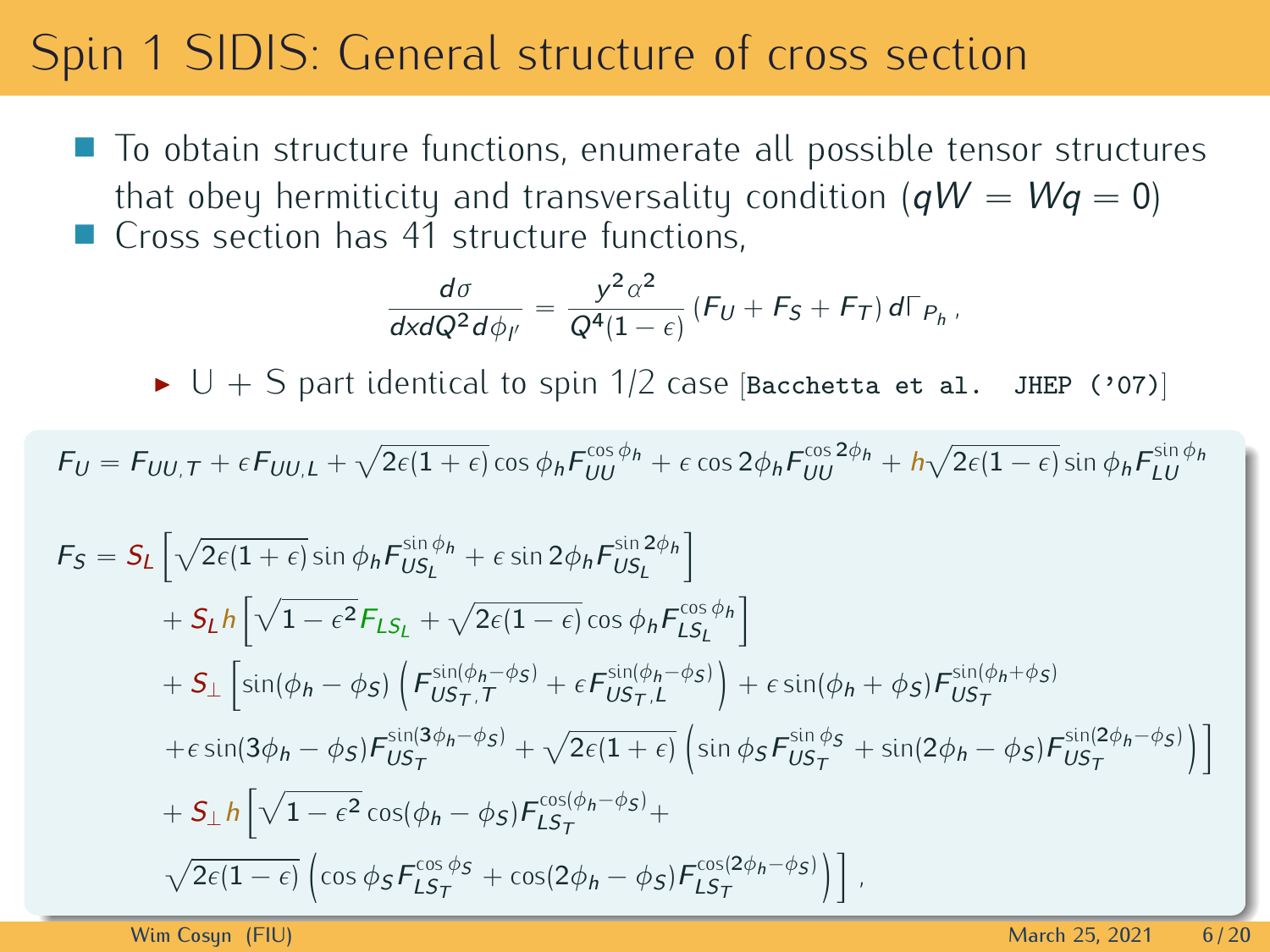# $\mathbb{S}_{\mathbb{R}^2}$  , sidisfies section structure of cross section

• To obtain structure functions, enumerate all possible tensor structures that obey hermiticity and transversality condition  $(qW = Wq = 0)$ <br>Cross section has 41 structure functions Cross section has 41 structure functions.

$$
\frac{d\sigma}{dx dQ^2 d\phi_V} = \frac{y^2 \alpha^2}{Q^4 (1 - \epsilon)} (F_U + F_S + F_T) d\Gamma_{P_h},
$$

 $\rightarrow$  23 SF unique to the spin 1 case (tensor pol.), 4 survive in inclusive (b<sup>1</sup>*−*<sup>4</sup>) [Hoodbhoy, Jaffe, Manohar PLB'88]

$$
F_T = T_{LL} \left[ F_{UT_{LL},T} + \epsilon F_{UT_{LL},L} + \sqrt{2\epsilon(1+\epsilon)} \cos \phi_h F_{UT_{LL}}^{\cos \phi_h} + \epsilon \cos 2\phi_h F_{UT_{LL}}^{\cos 2\phi_h} \right]
$$
  
+ 
$$
T_{LL} \left[ \cdots \right] + T_{LL} \left[ \cdots \right] + T_{LL} \left[ \cdots \right]
$$
  
+ 
$$
T_{LL} \left[ \cdots \right] + T_{LL} \left[ \cdots \right]
$$
  
+ 
$$
T_{LL} \left[ \cos(2\phi_h - 2\phi_{T\perp}) \left( F_{UT_{TT},T}^{\cos(2\phi_h - 2\phi_{T\perp})} + \epsilon F_{UT_{TT},L}^{\cos(2\phi_h - 2\phi_{T\perp})} \right) \right]
$$
  
+ 
$$
\epsilon \cos 2\phi_{T\perp} F_{UT_{TT}}^{\cos 2\phi_{T\perp}} + \epsilon \cos(4\phi_h - 2\phi_{T\perp}) F_{UT_{TT}}^{\cos(4\phi_h - 2\phi_{T\perp})}
$$
  
+ 
$$
\sqrt{2\epsilon(1+\epsilon)} \left( \cos(\phi_h - 2\phi_{T\perp}) F_{UT_{TT}}^{\cos(\phi_h - 2\phi_{T\perp})} + \cos(3\phi_h - 2\phi_{T\perp}) F_{UT_{TT}}^{\cos(3\phi_h - 2\phi_{T\perp})} \right) \right]
$$
  
+ 
$$
T_{\perp\perp} h[\cdots]
$$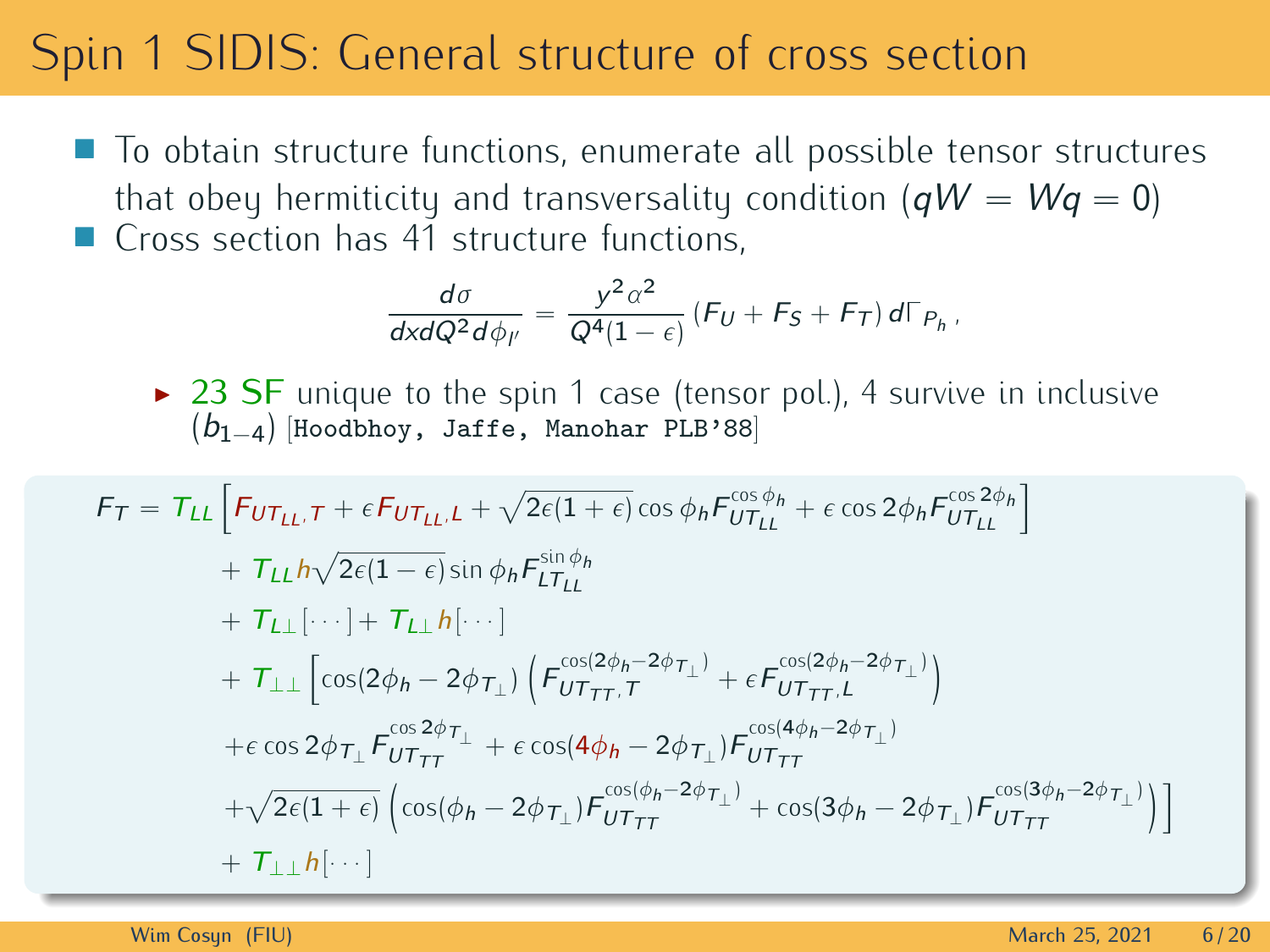# Theory: high-energy scattering with nuclei



*<sup>→</sup>* talks Strikman, Weiss

- $\Box$ Interplay of two scales: high-energy scattering and<br>low-energy nuclear structure. Virtual photon probes nucleus at fixed lightcone time  $x^+ = x^0 + x^3$
- Scales can be separated using methods of light-front quantization and QCD factorization  $q^2$  and  $q^2$  factorization and  $q^2$  is continuous
- $\blacksquare$  Tools for high-energy scattering known from  $ep$
- Nuclear input: light-front momentum densities, spectral functions, overlaps with specific final states in breakup/tagging reactions
	- $\triangleright$  framework known for deuteron, can be extended to  $\frac{3}{1}$ He
		- $\triangleright$  still low-energy nuclear physics, just formulated<br>differently differently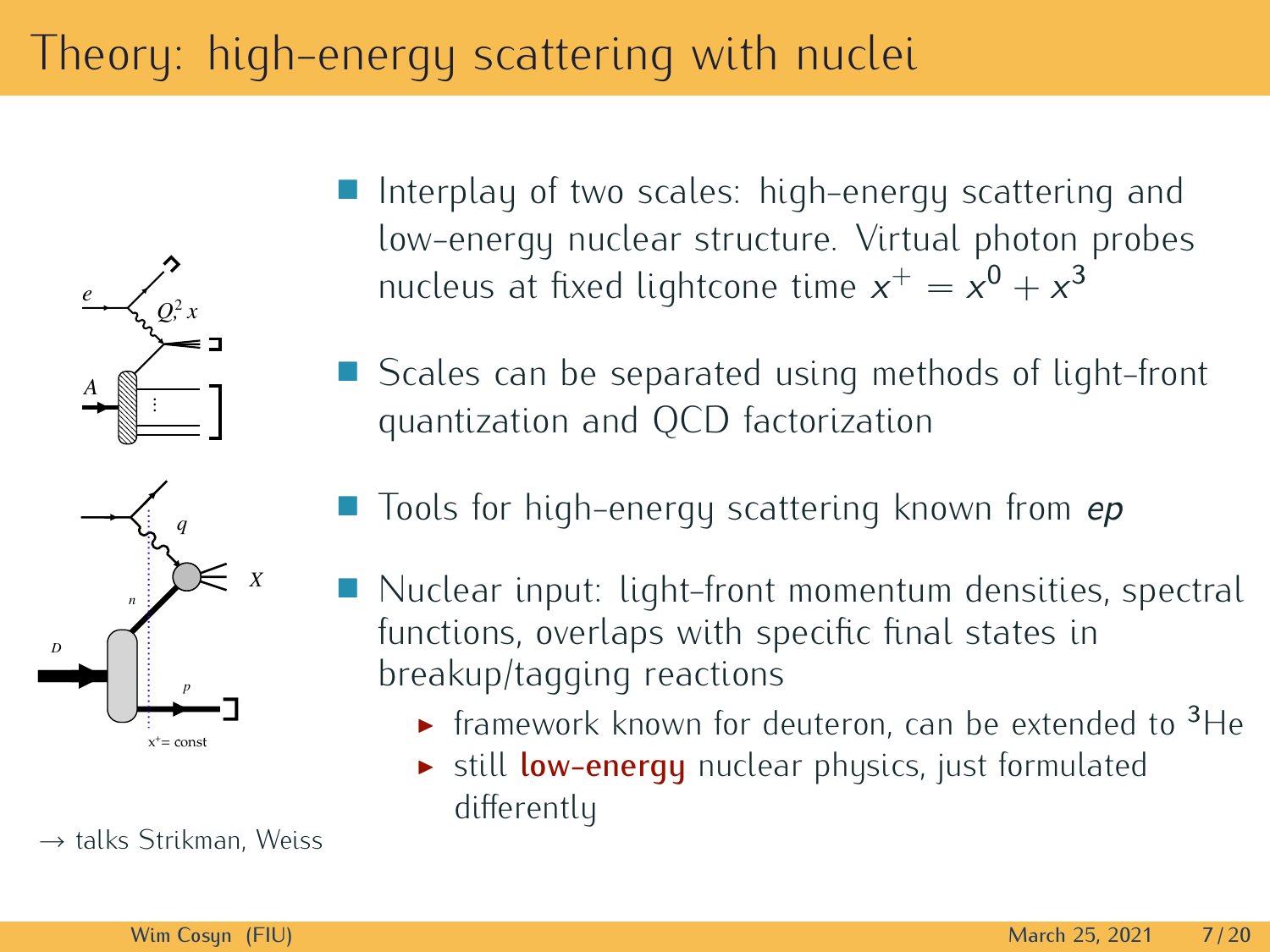### Deuteron light-front wave function



- $\blacksquare$  Up to momenta of a few 100 MeV: dominated by NN<br> $\blacksquare$  C = 1
- Can be evaluated in LFQM Can be evaluated in League<br>Can be evaluated in League [Berestetsky, Frankfurt, Strikman, Terentev]
- Overlap with **on-shell** free two-nucleon state<br> $n^i = n^i$   $i = \pm T$ ;  $n^- \pm n^$  $p_{NN}^i = p_D^i$   $i = +, T; \quad p_{NN}^- \neq p_D^-$

Schrödinger (non-rel) like eq. for the wf components, Schrödinger (non-rel) like eq. for the wf components, rotational invariance recovered *<sup>→</sup>* talk Strikman

$$
\Psi_{\lambda}(\mathbf{k},\lambda_{p},\lambda_{n})=\sqrt{E_{k}}\sum_{\lambda'_{p}\lambda'_{n}}\mathcal{D}_{\lambda_{p}\lambda'_{p}}^{\frac{1}{2}}[R_{f c}(k_{1}^{\mu}/m)]\mathcal{D}_{\lambda_{n}\lambda'_{n}}^{\frac{1}{2}}[R_{f c}(k_{2}^{\mu}/m)]\Phi_{\lambda}(\mathbf{k},\lambda'_{p},\lambda'_{n})
$$

Differences with non-rel wave function:

- **EXECUTE OF THE FUNCTION:**<br> **EXECUTE:** Appearance of the **Melosh rotations** to account for light-front quantized
	- **k** is the rel. 3-momentum in the rest frame of the on-shell NN state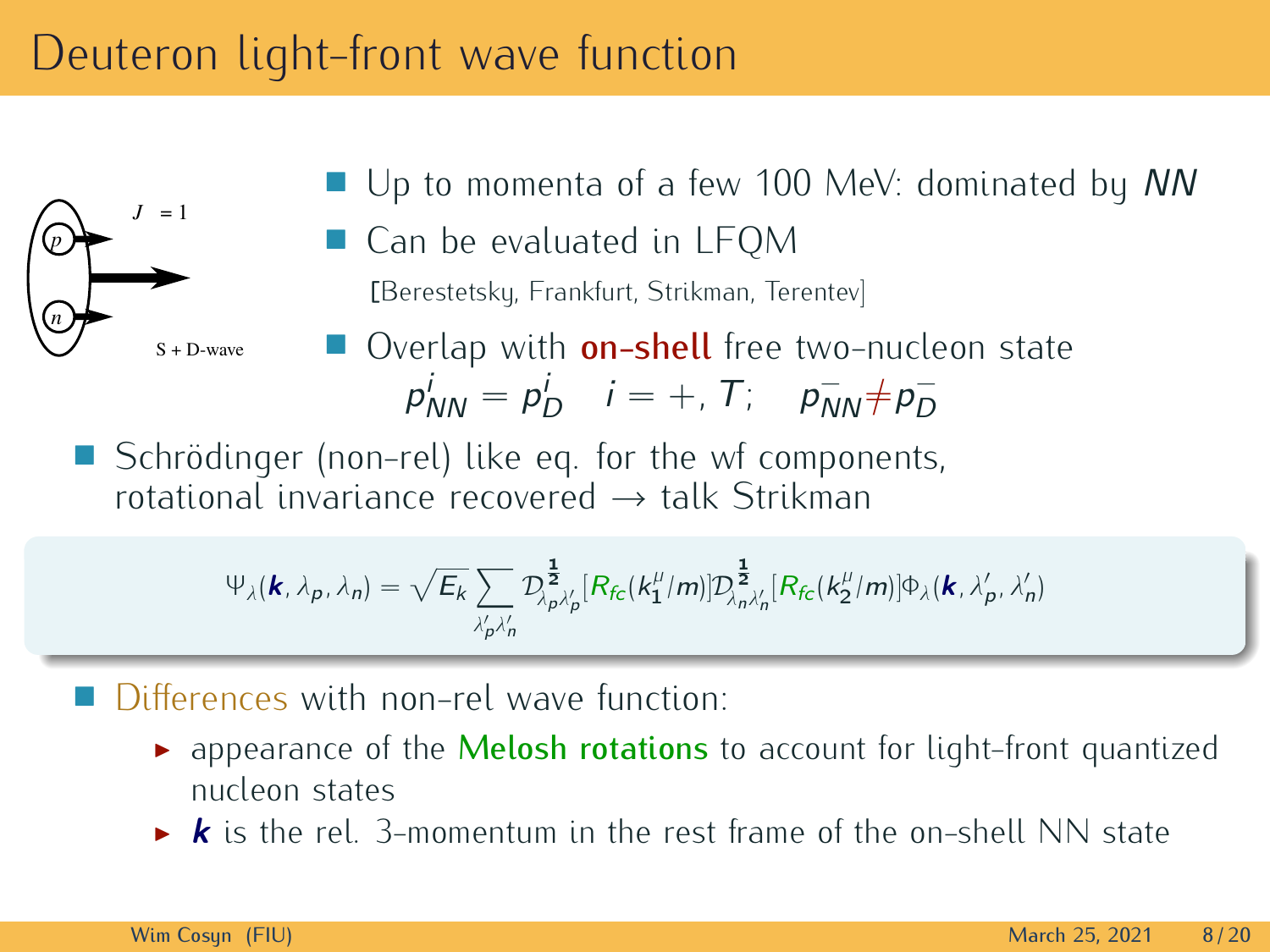#### Effective neutron spin density matrix

Deuteron I F wavefunction: **The Co** Deuteron LF wavefunction:

$$
\Psi_{\lambda_d}(\mathbf{k}, \lambda_p, \lambda_n) = \sqrt{E_k} \sum_{\lambda'_p, \lambda'_n} \mathcal{D}_{\lambda_p, \lambda'_p}^{\frac{1}{2}} [\mathcal{R}_{f_c}(\mathbf{k}_1^{\mu}/m)] \mathcal{D}_{\lambda_n, \lambda'_n}^{\frac{1}{2}} [\mathcal{R}_{f_c}(\mathbf{k}_2^{\mu}/m)] \Phi_{\lambda}(\mathbf{k}, \lambda'_p, \lambda'_n)
$$

■ 4D covariant formulation: [Kondryatchuk, Strikman '83]

$$
\Psi_{\lambda_d}(\alpha_p, \mathbf{p}_{pT}, \lambda_p, \lambda_n) = \bar{u}_{LF}(\mathbf{p}_n \lambda_n) \Gamma_{\alpha}(\mathbf{p}_p, \mathbf{p}_n) \mathbf{v}_{LF}(\mathbf{p}_p, \lambda_p) \epsilon_{pn}^{\alpha}(\mathbf{p}_{pn}, \lambda_d)
$$

• Matrix elements of nucleon operators



$$
\langle \hat{O}_n \rangle = \int \frac{d\alpha_p}{\alpha_p} d^2 p_p \tau \frac{2 \text{tr}[\Pi_n \Gamma_n]}{(2 - \alpha_p)} \qquad \alpha_p = 2p_p^+ / p_d^+
$$

a. Effective neutron spin density matrix (cfr. parton correlators in QCD)

$$
\Pi_n = (\rho_{pn})^{\alpha\beta} (\mathbf{p}_n + m) \Gamma_{\alpha} (\mathbf{p}_p - m) \Gamma_{\beta} (\mathbf{p}_n + m)
$$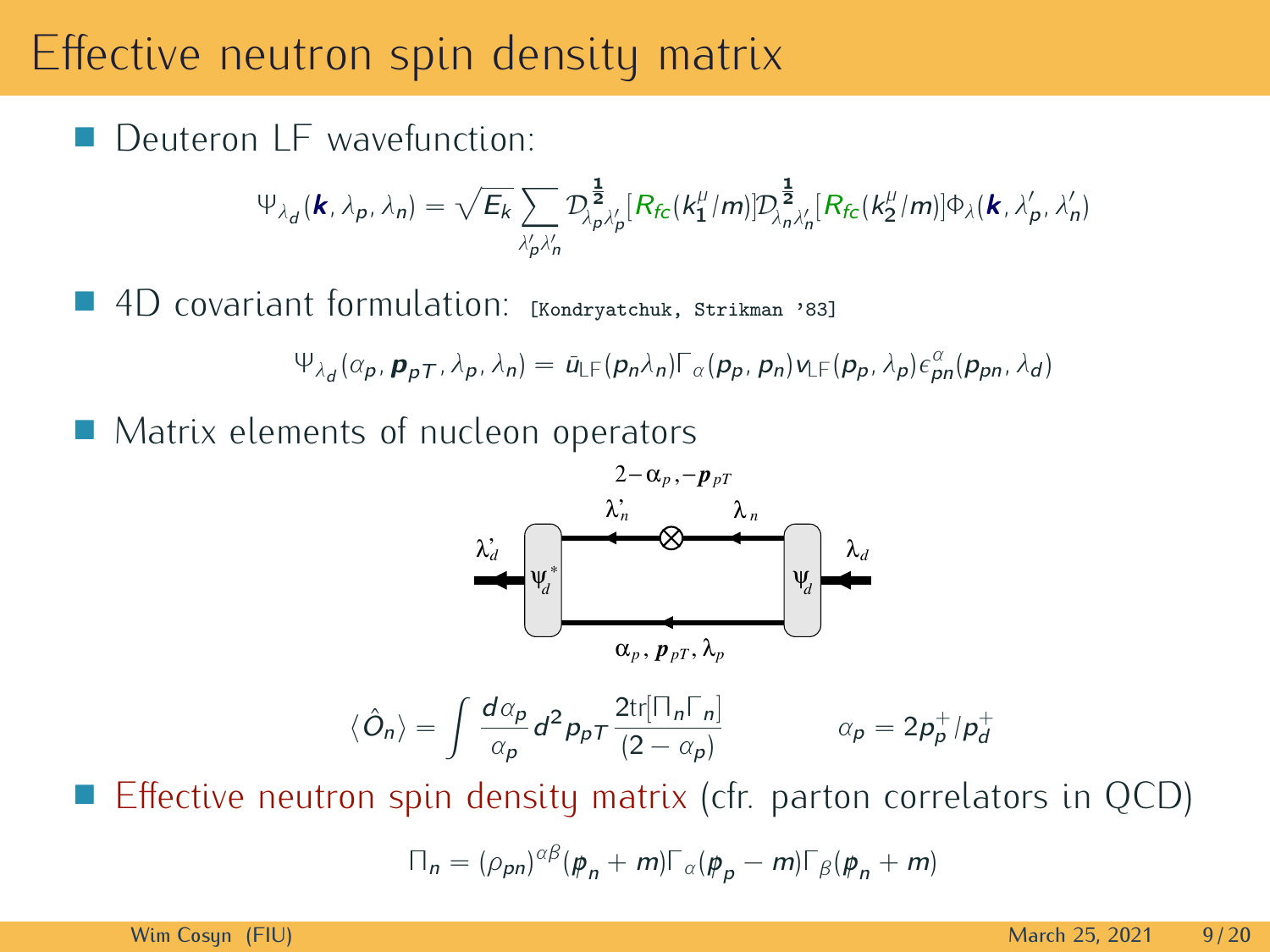#### Nucleon LF momentum distributions Nucleon LF momentum distributions

■ Can be split into unpolarized, vector and tensor polarization terms: Can be split into unpolarized, vector and tensor polarization terms:

$$
\begin{aligned}\n\Box_n[\text{unpol}] &= \frac{1}{2} (\mathbf{p}_n + m)(f_0^2 + f_2^2), \\
\Box_n[\text{vector}] &= \frac{1}{2} (\mathbf{p}_n + m) \mathbf{\hat{z}}_n (\mathbf{S}_d, \mathbf{k}) \gamma_5, \\
\Box_n[\text{tensor}] &= -\frac{1}{2} (\mathbf{p}_n + m)(\mathbf{k} \mathbf{T}_d \mathbf{k}) \frac{3}{k^2} \left( 2f_0 + \frac{f_2}{\sqrt{2}} \right) \frac{f_2}{\sqrt{2}}.\n\end{aligned}
$$

 $\blacksquare$  Allows for the definition of **nucleon** light-front momentum distributions

Helicity independent  
\n
$$
S_d(\alpha_p, \mathbf{p}_{pT}) = \frac{\text{tr}[\Pi_n \gamma^+]}{(2 - \alpha_p)^2 \mathbf{p}_d^+},
$$
\nHelicity dependent  
\n
$$
\Delta S_d(\alpha_p, \mathbf{p}_{pT}) = \frac{\text{tr}[\Pi_n(-\gamma^+ \gamma_5)]}{(2 - \alpha_p)^2 \mathbf{p}_d^+},
$$
\nTransversity  
\n
$$
\Delta_T S_d(\alpha_p, \mathbf{p}_{pT}) = \frac{\text{tr}[\Pi_n(i\sigma^{i+} \gamma_5)]}{(2 - \alpha_p)^2 \mathbf{p}_d^+},
$$

**S** S<sub>d</sub> receives contributions from  $\prod_{n}$ [unpol] and  $\prod_{n}$ [tensor]  $\Delta S_d$ ,  $\Delta T S_d$  receives contributions from  $\Pi_n$ [vector] Ë Tensor polarization does not induce nucleon helicity dependence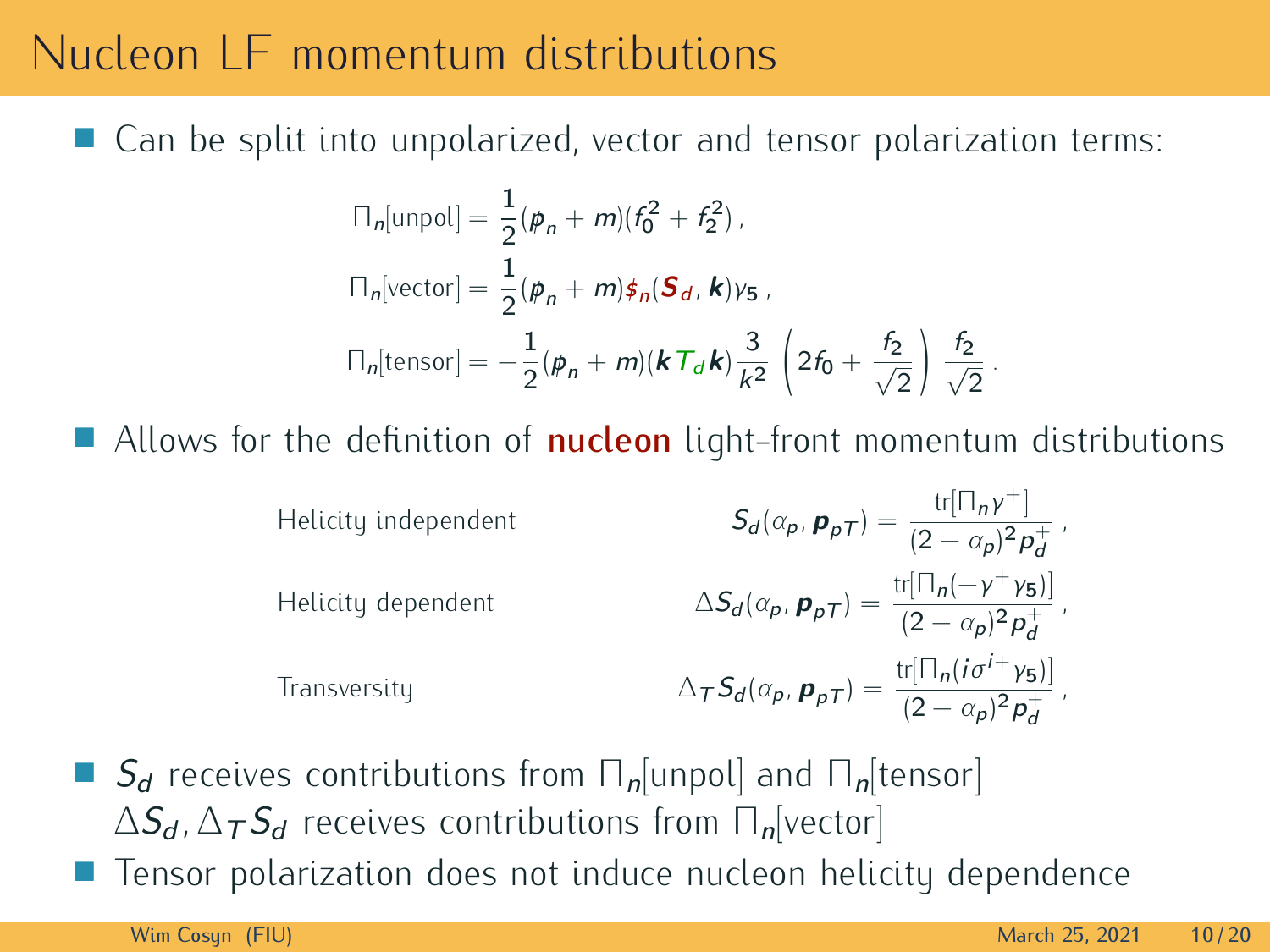#### Nucleon LF momentum distributions (II)

**ELF** momentum distributions obey sum rules  $\blacktriangleright$  baryon

$$
\int \frac{d\alpha_p}{\alpha_p} d^2 p_p \tau S_d(\alpha_p, \mathbf{p}_{p\tau})[\text{unpol}] = 1,
$$
  

$$
\int \frac{d\alpha_p}{\alpha_p} d^2 p_p \tau S_d(\alpha_p, \mathbf{p}_{p\tau})[\text{tensor}] = 0,
$$

 $\blacktriangleright$  momentum

$$
\int \frac{d\alpha_p}{\alpha_p} d^2 p_p \tau (2 - \alpha_p) S_d(\alpha_p, \mathbf{p}_p \tau) [\text{unpol}] = 1,
$$
  

$$
\int \frac{d\alpha_p}{\alpha_p} d^2 p_p \tau (2 - \alpha_p) S_d(\alpha_p, \mathbf{p}_p \tau) [\text{tensor}] = 0
$$

 $\triangleright$  axial axial

$$
\int \frac{d\alpha_p}{\alpha_p} d^2 p_p \tau \Delta S_d(\alpha_p, \mathbf{p}_{pT}) [\text{vector}] = S_d^z \frac{g_{Ad}}{2g_A},
$$
  

$$
1 - \frac{3}{2} \omega_2 = \frac{g_{Ad}}{2g_A}.
$$

*<sup>→</sup>* cfr correction in inclusive polarized ed DIS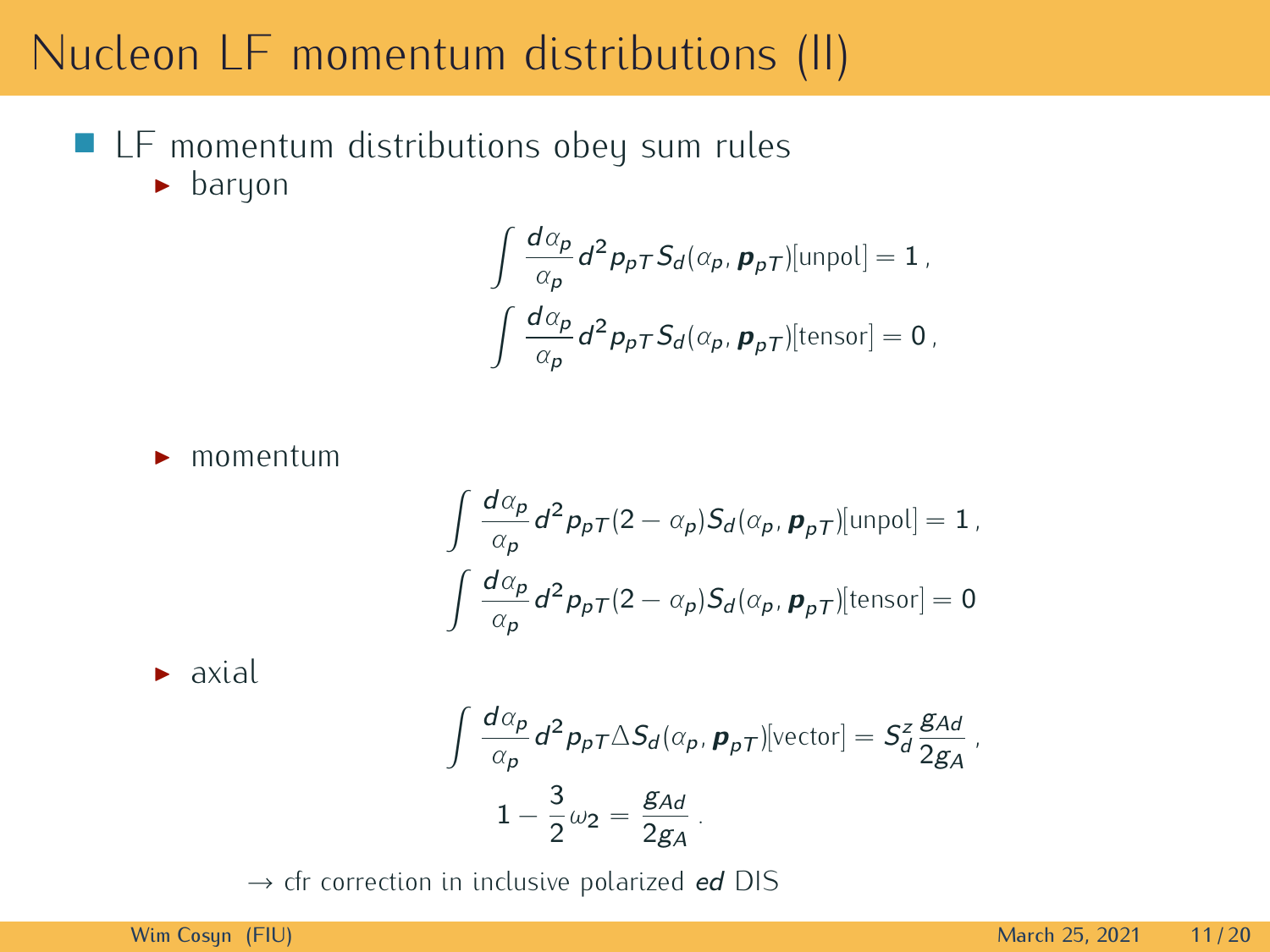# Tagged DIS with deuteron: model for the IA



■ Hadronic tensor can be written as a product of nucleon hadronic tensor with deuteron light-front densities light-front densities

$$
\sum_{\lambda,\lambda'} \rho_{\lambda\lambda'} W^{\mu\nu}_D(\lambda',\lambda) = 4(2\pi)^3 \frac{\alpha_R}{2-\alpha_R} \sum_i W^{\mu\nu}_{N,i} S_{d,i} \,,
$$

All SF can be written as  $F_{ij}^k = {\text{kin. factors}} \times \{F_{1,2}(\tilde{x}, Q^2) \text{ or } g_{1,2}(\tilde{x}, Q^2)\}$  $\times$  {bilinear in deuteron radial  $f_0(k)$  [S-wave],  $f_2(k)$  [D-wave]}

**■** In the IA the following structure functions are **zero**  $\rightarrow$  sensitive to FSI

- beam spin asymmetry  $[F_{LU}^{\sin\phi_h}]$
- $\triangleright$  beam spin asymmetry  $\lfloor r_{LU} \rfloor$
- target tensor polarized single-spin asymmetry [7 SFs]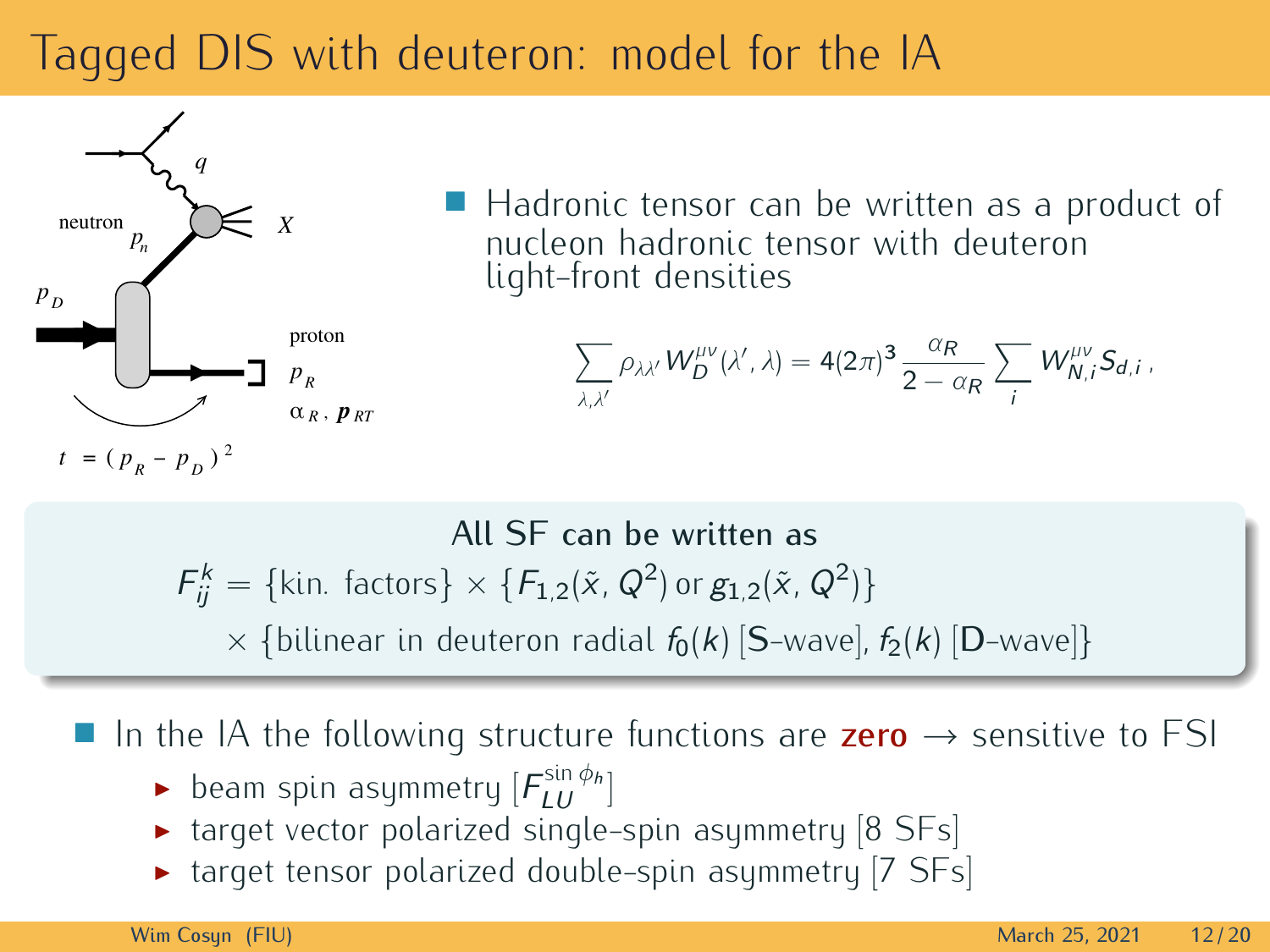# Polarized structure function: longitudinal asymmetry

J. Pole extrapolation of double spin asymmetry

 $d\sigma_{\parallel} \equiv \frac{1}{4} \left[ d\sigma \left( +\frac{1}{2}, +1 \right) - d\sigma \left( -\frac{1}{2}, +1 \right) - d\sigma \left( +\frac{1}{2}, -1 \right) + d\sigma \left( -\frac{1}{2}, -1 \right) \right]$ 

 $\triangleright$  Denominators: 2-state

$$
d\sigma_2 \equiv \frac{1}{4} \sum_{\Lambda_e} \left[ d\sigma(\Lambda_e, +1) + d\sigma(\Lambda_e, -1) \right]
$$

 $\blacktriangleright$  Asymmetries: tensor polarization enters in 2-state one

$$
A_{\parallel,2} = \frac{d\sigma_{\parallel}}{d\sigma_2}[\phi_h \text{avg}] = \frac{F_{LS_L}}{F_T + \epsilon F_L + \frac{1}{\sqrt{6}}(F_{T_{LL}}\tau + \epsilon F_{T_{LL}}L)}
$$

a. Impulse approximation yields in the Bjorken limit  $\left[ \alpha_{p} = \frac{2p_{p}^{+}}{p_{D}^{+}} \right]$ ]

$$
A_{\parallel,i} \approx \mathcal{D}_i(\alpha_p, |\mathbf{p}_{\rho\mathcal{T}}|)A_{\parallel n} = \mathcal{D}_i(\alpha_p, |\mathbf{p}_{\rho\mathcal{T}}|) \frac{D_{\parallel}g_{1n}(\tilde{x}, Q^2)}{2(1 + \epsilon R_n)\mathcal{F}_{1n}(\tilde{x}, Q^2)}
$$

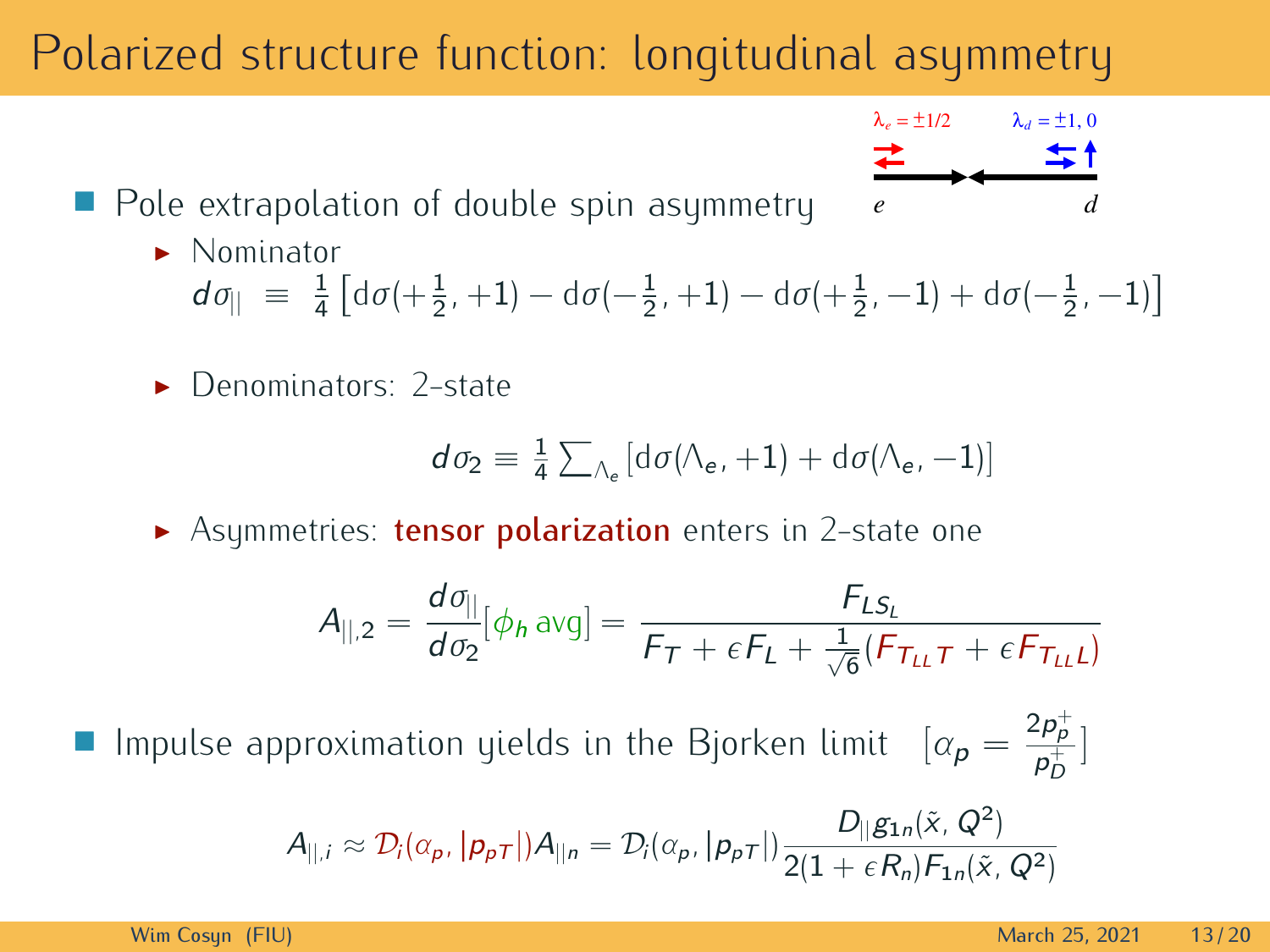#### Nuclear structure factor  $\mathcal{D}_2$

- $\mathcal{A}$
- Quantifies neutron depolarization due to nuclear structure Depends on spectator kinematics *<sup>α</sup>*p*,* <sup>p</sup>pT J.
- *D*<sub>2</sub> =  $\Delta S_d$ [pure +1]*/S<sub>d</sub>*[pure +1] has **probabilistic interpretation** 1.5



 Bounds:  $-1 \leq D_2 \leq 1$ 

- a. Due to lack of OAM  $D_2 \equiv 1$  for  $p_T = 0$ <br>Clear contribution from D-wave at finite
- T. recoil momenta
- $\Box$   $\mathcal{D}_2$  close to unity at small recoil
- 3-state (unpol) denominator less "nice" a.
- 2-state asymmetry is also easier a. 2-state asymmetry is also easier experimentally!!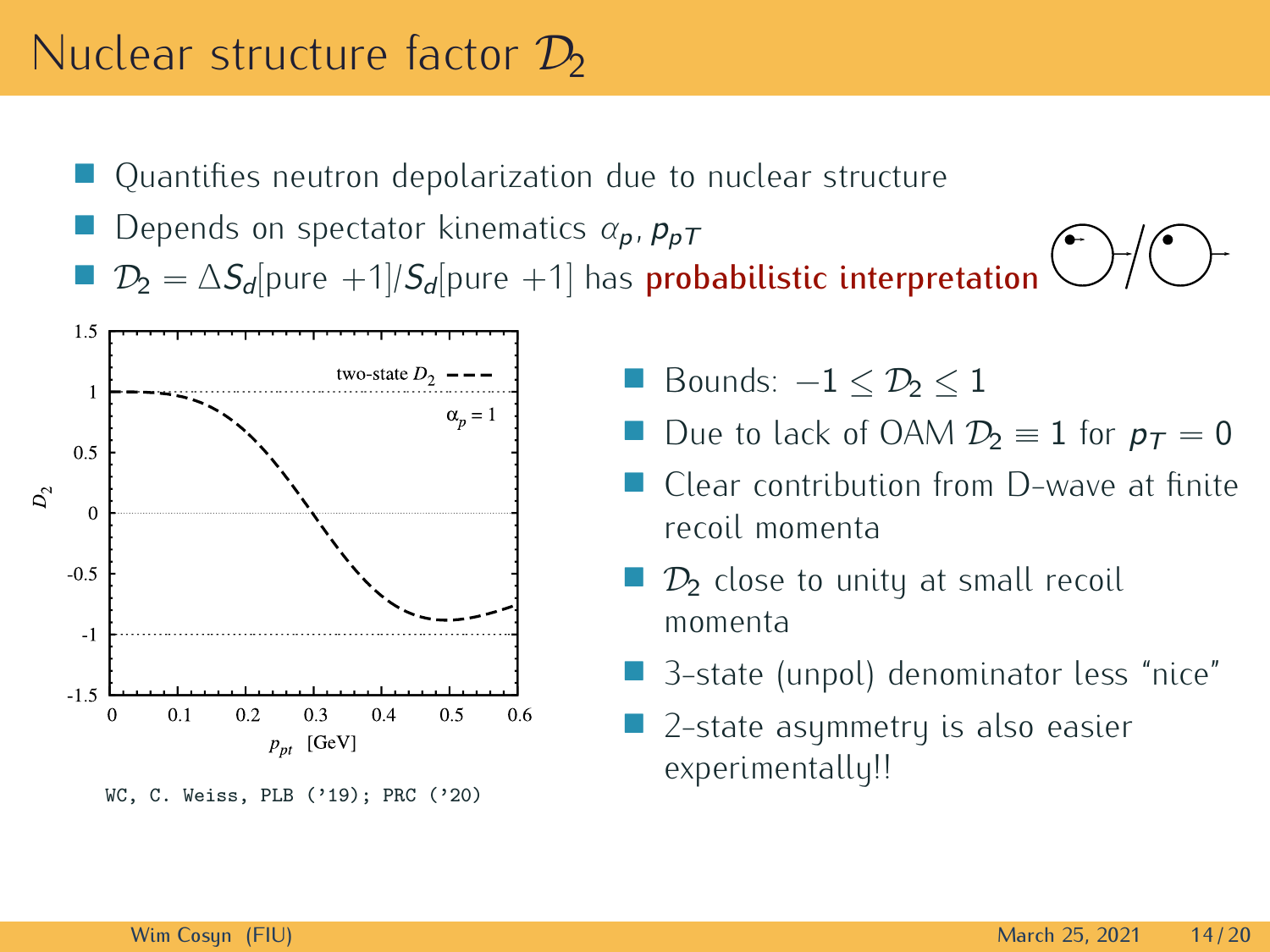# Tagging: simulations of <sup>A</sup>*||*



JLab LDRD arXiv:1407.3236, arXiv:1409.5768 https://www.jlab.org/theory/tag/

- EIC simulations, spectator can be detected in far-forward detectors
- $\Box$ D-wave suppr. at on-shell point *<sup>→</sup>* neutron *<sup>∼</sup>* <sup>100</sup>% polarized
- $\Box$ Precise measurements of neutron Precise measurements of neutron spin structure
- Sustematic uncertainties cancel in ratio (momentum smearing, in ratio (momentum smearing, resolution enecto<sub>l</sub>
- П
	- Statistics requirements Physical asymmetries *<sup>∼</sup>* <sup>0</sup>*.*<sup>05</sup> *<sup>−</sup>* <sup>0</sup>*.*<sup>1</sup> I
		- I Effective polarization  $P_e P_D \sim 0.5$
		- I Luminosity required *<sup>∼</sup>* <sup>10</sup>34cm*−*<sup>2</sup> s *−*1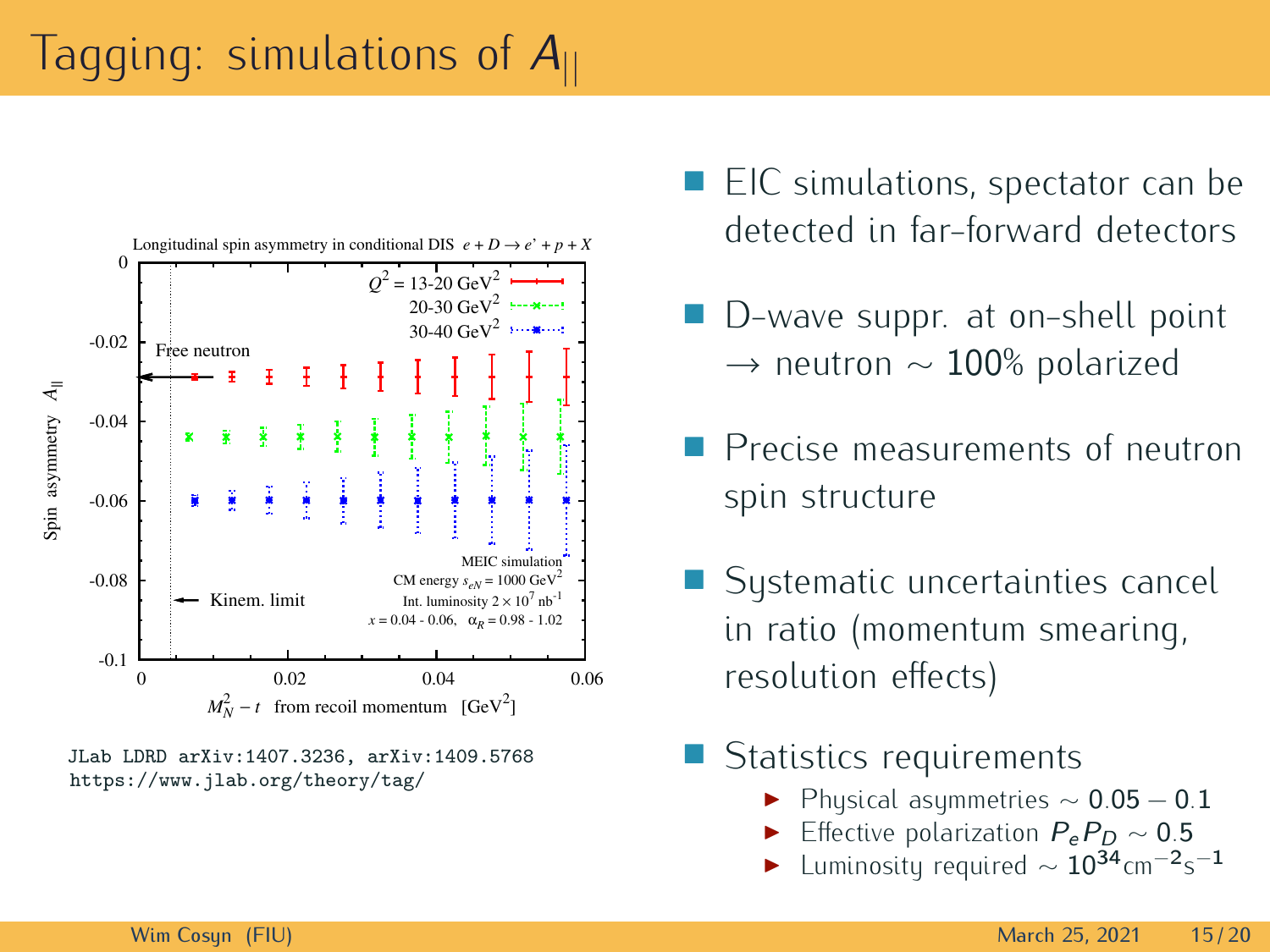Analogue of  $A_{LL} = \frac{\sigma^+ - \sigma^-}{\sigma^+ + \sigma^-}$  for vector polarization ( $\sim S_L$ ) is the tensor asummetry the tensor asymmetry

$$
A_{zz} = \frac{\sigma^+ + \sigma^- - 2\sigma^0}{\sigma^+ + \sigma^- + \sigma^0}
$$

*<sup>→</sup>* no electron polarization required.

Requires all three polarization states; <sup>A</sup>zz *<sup>∈</sup>* [*−*2*,* <sup>1</sup>] and *<sup>∼</sup>* <sup>T</sup>LL

**■**  $\epsilon \vec{d}$ :  $A_{zz}$  measured in different ranges of Bjorken  $x = 2 \frac{Q^2}{2(p_d q)}$ ,  $x \in [0, 2]$ :

- ► elastic  $x = 2$   $[{}^{\prime\prime}T_{20}{}^{\prime\prime}]$ : NIKHEF ('98), ...
- quasi-elastic  $x > 1$ : NIKHEF ('99), BLAST @ MIT-Bates ('17), future JLab12<br>DIS inclusive  $x < 1$  ["b."<sup>1</sup>): Herman @ DESY ('05), future JLab12
- ▶ DIS inclusive  $x < 1$   $["b<sub>1</sub>"]$ : Hermes @ DESY ('05), future JLab12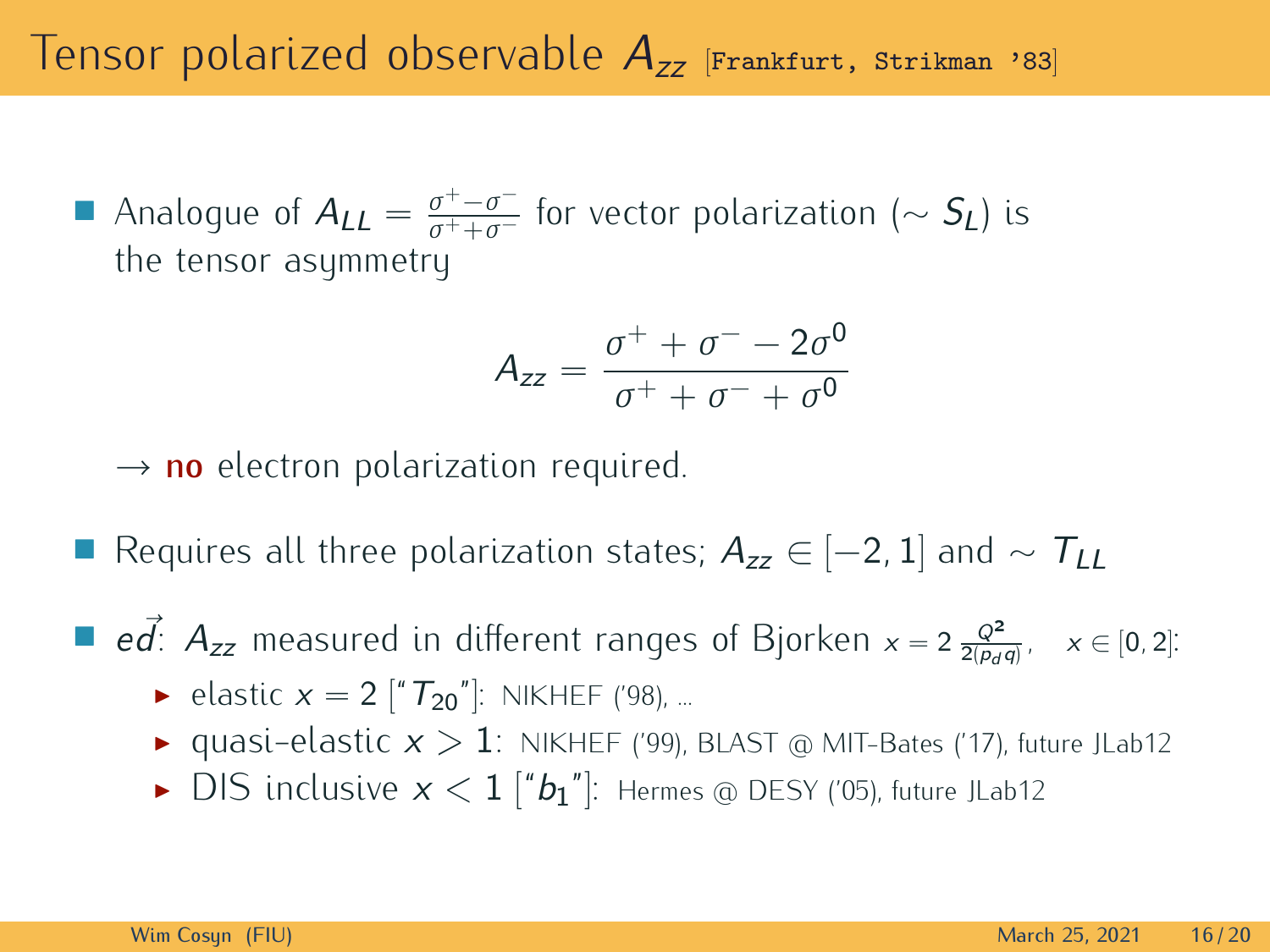$\Box$   $A_{zz}$  is proportional to tensor pol. structure function  $b_1$  in scaling limit [Hoodbhoy, Jaffe, Manohar '89]

- **►** partonic density interpretation  $b_1 = \frac{1}{2} \sum_q e_q^2 (q^0 q^1)$
- reading twist, QCD operator as in  $F_2$ , same evolution etc.
- encodes dependence of unpol. quarks on nuclear interactions encodes dependence of unpol. quarks on nuclear interactions *<sup>→</sup>* "donut" vs "dumbbell"



Cosyn, Dong, Kumano, Sargsian PRD'17

- Small  $A_{zz}$  values
	- *<sup>→</sup>* averaging over initial nuclear confs.
- Mismatch theory / data *<sup>→</sup>* HT effects?
- Shadowing corrections at small  $x$
- [Frankfurt,Strikman; Nikolaev,Schäfer '97;

Edelmann,Piller,Weise '97]

П Hidden color + pions match data  $[Mi11er 16]$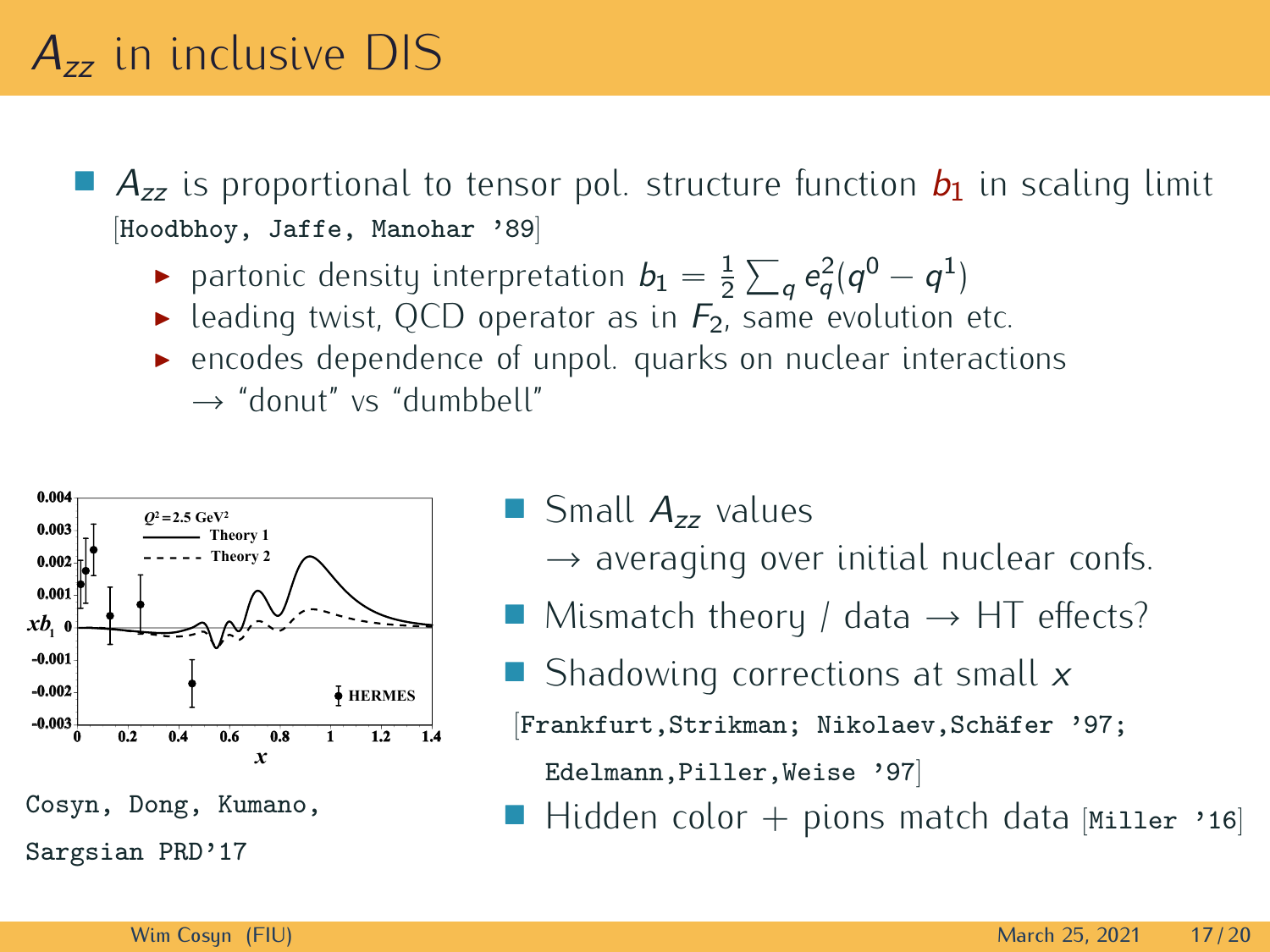### $A_{zz}$  with spectator tagging

 $\mathcal{A}$ Tensor polarization is sensitive to unpolarized quark distributions,

$$
A_{zz}(\alpha_p, \mathbf{p}_T) = -\frac{\frac{f_0(k)f_2(k)}{\sqrt{2}} + \frac{f_2^2(k)}{4}}{f_0^2(k) + f_2^2(k)} (3\cos 2\theta_k + 1) \qquad \alpha_p = \left(1 + \frac{k^3}{\sqrt{m^2 + k^2}}\right); \quad \mathbf{p}_{pT} = \mathbf{k}_T
$$





a. Maximal  $A_{zz}$  at  $f_2(k) = \sqrt{2}f_0(k)$ , not the S wave node!

- $A_{zz} = 1$  at  $\alpha_p = 1$  ( $\theta_k = \pi/2$ )  $\rightarrow$  pure  $m = \pm 1$ )  $A_{zz} = -2$  at  $p_{pT} = 0$  ( $\theta_k = 0$ ,  $\pi$ )  $\rightarrow$  pure  $m = 0$
- a. Needs quantification of FSI effects

#### Constraints on deuteron D-wave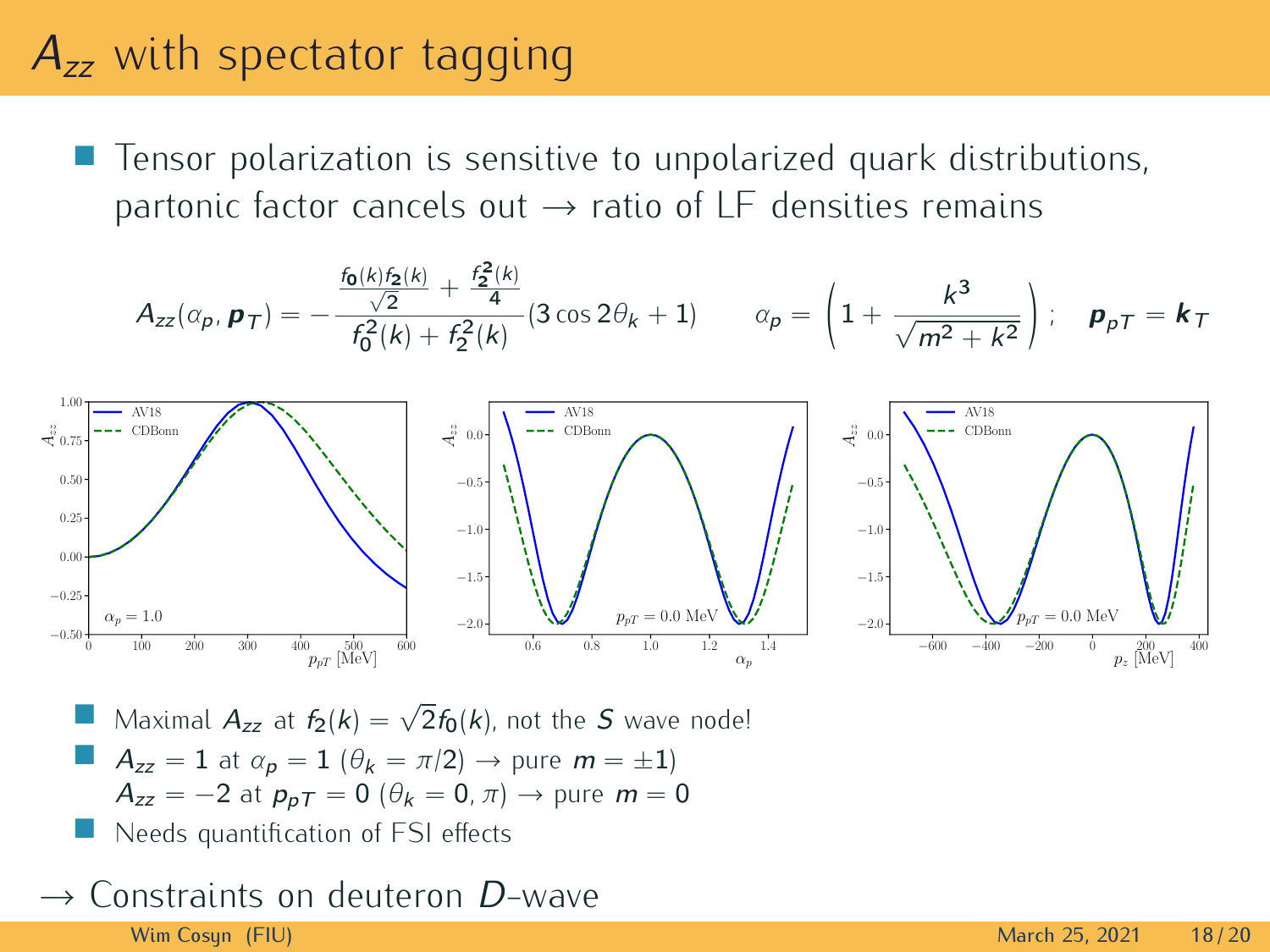#### Final-state interactions in tagging





- **Issue** in tagging: DIS products can interact with spectator *<sup>→</sup>* rescattering, absorption
- Dominant contribution at intermediate Dominant contribution at intermediate <sup>x</sup> *<sup>∼</sup>* <sup>0</sup>*.*<sup>1</sup> *<sup>−</sup>* <sup>0</sup>*.*<sup>5</sup> from "slow" hadrons that
- П Measure nucleon fracture functions [EIC]
- Features of the FSI of slow hadrons with spectator nucleon are similar to what is spectator nucleon are similar to milar to seen in quasi-elastic deuteron breakup.
- FSI vanish at the pole → pole<br>extrapolation **still foacible** extrapolation still feasible